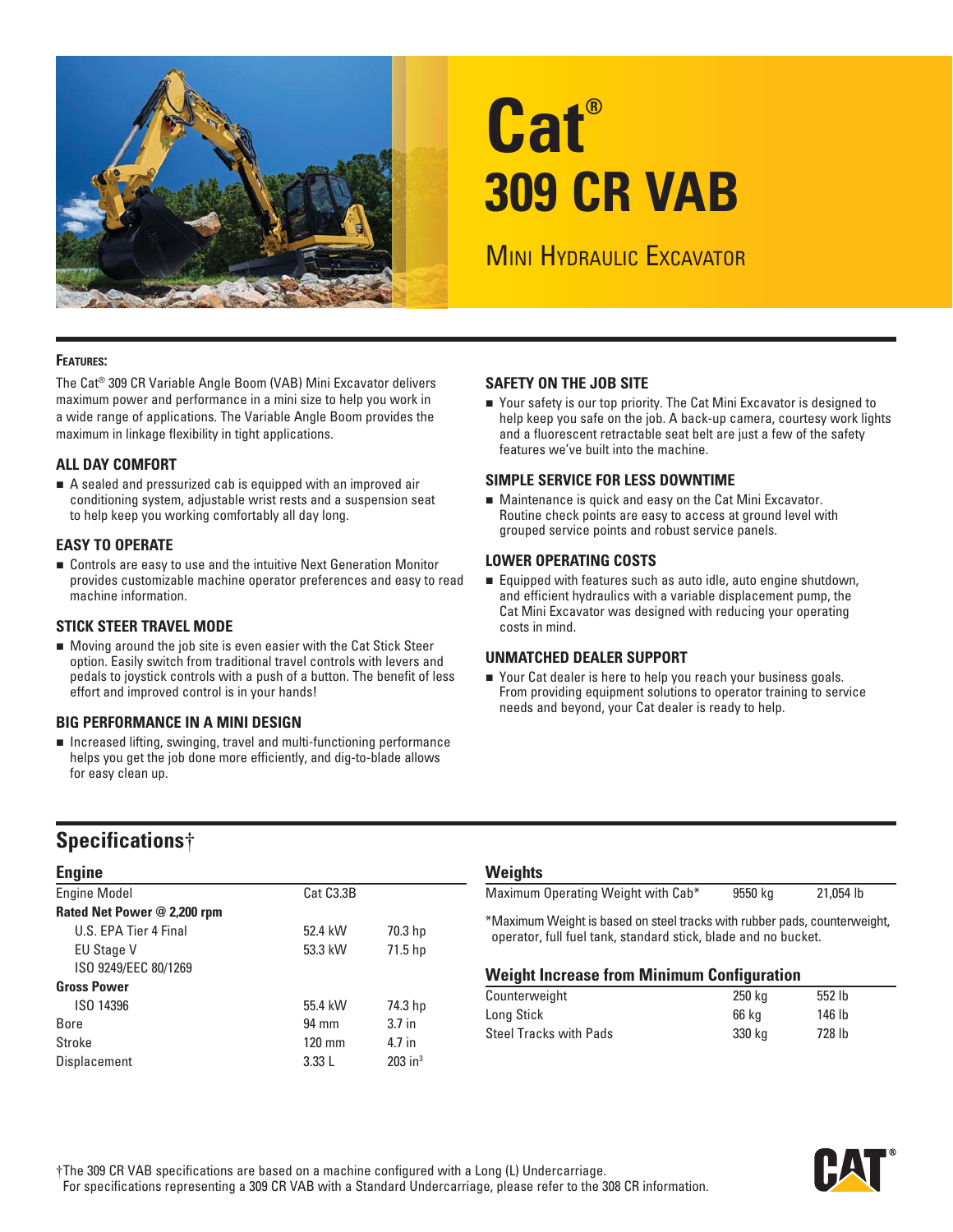# **309 CR VAB Mini Hydraulic Excavator**

### **Travel System**

| $4.9$ km/h | $3.1$ mph  |
|------------|------------|
| $2.6$ km/h | $1.6$ mph  |
| 28.9 kN    | 6.497 lbf  |
| 84.8 kN    | 19,064 lbf |
| 41.5 kPa   | 6 psi      |
| 30 degrees |            |
|            |            |

### **Service Refill Capacities**

| <b>Cooling System</b>   | 10.0 <sub>L</sub> | $2.6$ gal |
|-------------------------|-------------------|-----------|
| Engine Oil              | 11.21             | $3.0$ gal |
| <b>Fuel Tank</b>        | 147 L             | 39 gal    |
| <b>Hydraulic Tank</b>   | 53 L              | 14 gal    |
| <b>Hydraulic System</b> | 107 L             | 28 gal    |

### **Hydraulic System**

| Load Sensing Hydraulics with Variable Displacement Piston Pump        |                        |                           |   | <b>Dimensions</b>                         |                                  |                |
|-----------------------------------------------------------------------|------------------------|---------------------------|---|-------------------------------------------|----------------------------------|----------------|
| Pump Flow @ 2,400 rpm                                                 | $233$ L/min            | 62 gal/min                |   |                                           | <b>VAB In</b>                    | <b>VAB Out</b> |
| Operating Pressure - Equipment                                        | 285 bar                | 4,134 psi                 |   | Dig Depth                                 | 3931 mm (154.8 in) 3468 mm (136. |                |
| Operating Pressure - Travel                                           | $285$ bar              | 4,134 psi                 |   | 2 Vertical Wall                           | 3394 mm (133.6 in) 3524 mm (138. |                |
| Operating Pressure - Swing<br>Auxiliary Circuit - Primary (High Flow) | 250 <sub>bar</sub>     | 3,626 psi                 |   | <b>3</b> Maximum Reach<br>at Ground Level | 6403 mm (252.1 in) 7732 mm (304. |                |
| Flow<br>Pressure                                                      | 140 L/min<br>$285$ bar | 37 gal/min<br>4,134 psi   |   | 4 Maximum Reach                           | 6612 mm (260.3 in) 7900 mm (311. |                |
| Auxiliary Circuit - Secondary                                         |                        |                           |   | 5 Maximum Dig Height                      | 5494 mm (216.3 in) 8171 mm (321. |                |
| Flow                                                                  | $33$ L/min             | 9 gal/min                 | 6 | <b>Maximum Dump Clearance</b>             | 3643 mm (143.4 in) 6390 mm (251. |                |
| Pressure                                                              | $285$ bar              | 4,134 psi                 |   | Boom in Reach                             | 2853 mm (112.3 in) 2995 mm (117. |                |
| Digging Force - Stick (Standard)<br>Digging Force - Bucket            | 41.1 kN<br>61.7 kN     | $9.241$ lbf<br>13,867 lbf | 8 | Tail Swing with<br>Counterweight          | 1645 mm (64.8 in)                | 1645 mm (64.8  |

### **Swing System**

| Width (Standard) | 2470 mm | $97.2$ in |
|------------------|---------|-----------|
| Width (Wide)     | 2640 mm | 103.9 in  |
| Height           | 431 mm  | $17$ in   |

| <b>Roll Over Protective Structure (ROPS)</b> | ISO 12117-2:2008          |
|----------------------------------------------|---------------------------|
| Tip Over Protective Structure (TOPS)         | ISO 12117:1997            |
| Top Guard                                    | ISO 10262:1998 (Level II) |

| <b>Operator Sound Pressure</b>  | 72 dB(A) |
|---------------------------------|----------|
| (ISO 6396:2008)                 |          |
| Average Exterior Sound Pressure | 99 dB(A) |
| (ISO 6395:2008)                 |          |



### **Dimensions**

| Pump Flow @ 2,400 rpm                   | $233$ L/min               | 62 gal/min  |    |                                 | <b>VAB In</b>      | <b>VAB Out</b>                        |
|-----------------------------------------|---------------------------|-------------|----|---------------------------------|--------------------|---------------------------------------|
| <b>Operating Pressure - Equipment</b>   | $285$ bar                 | 4,134 psi   |    | 1 Dig Depth                     |                    | 3931 mm (154.8 in) 3468 mm (136.5 in) |
| <b>Operating Pressure - Travel</b>      | 285 bar                   | 4,134 psi   |    | 2 Vertical Wall                 |                    | 3394 mm (133.6 in) 3524 mm (138.7 in) |
| Operating Pressure - Swing              | 250 <sub>bar</sub>        | 3,626 psi   |    | 3 Maximum Reach                 |                    | 6403 mm (252.1 in) 7732 mm (304.4 in) |
| Auxiliary Circuit - Primary (High Flow) |                           |             |    | at Ground Level                 |                    |                                       |
| Flow                                    | 140 L/min                 | 37 gal/min  |    | 4 Maximum Reach                 |                    | 6612 mm (260.3 in) 7900 mm (311.0 in) |
| Pressure                                | $285$ bar                 | 4,134 psi   |    | 5 Maximum Dig Height            |                    | 5494 mm (216.3 in) 8171 mm (321.7 in) |
| Auxiliary Circuit - Secondary           |                           |             |    |                                 |                    |                                       |
| Flow                                    | 33 L/min                  | 9 gal/min   |    | 6 Maximum Dump Clearance        |                    | 3643 mm (143.4 in) 6390 mm (251.6 in) |
| Pressure                                | $285$ bar                 | 4,134 psi   |    | 7 Boom in Reach                 |                    | 2853 mm (112.3 in) 2995 mm (117.9 in) |
| Digging Force – Stick (Standard)        | 41.1 kN                   | $9,241$ lbf |    | 8 Tail Swing with               | 1645 mm (64.8 in)  | 1645 mm (64.8 in)                     |
| Digging Force – Bucket                  | 61.7 kN                   | 13,867 lbf  |    | Counterweight                   |                    |                                       |
|                                         |                           |             |    | Tail Swing without              | 1450 mm (57.1 in)  | 1450 mm (57.1 in)                     |
| <b>Swing System</b>                     |                           |             |    | Counterweight                   |                    |                                       |
| <b>Machine Swing Speed</b>              | 10.6 rpm                  |             |    | 9 Maximum Blade Height          | 342 mm (13.5 in)   | 342 mm (13.5 in)                      |
|                                         |                           |             |    | 10 Maximum Blade Depth          | 684 mm (26.9 in)   | 684 mm (26.9 in)                      |
| <b>Blade</b>                            |                           |             |    | 11 Transport Height             | 2530 mm (99.6 in)  | 2452 mm (96.5 in)                     |
| Width (Standard)                        | 2470 mm                   | 97.2 in     |    | 12 Cab Height                   | 2514 mm (99.0 in)  | 2514 mm (99.0 in)                     |
| Width (Wide)                            | 2640 mm                   | 103.9 in    |    | <b>13</b> Swing Bearing Height  | 798 mm (31.4 in)   | 798 mm (31.4 in)                      |
| Height                                  | 431 mm                    | $17$ in     |    | 14 Overall Undercarriage Length | 3200 mm (126.0 in) | 3200 mm (126.0 in)                    |
|                                         |                           |             | 15 | <b>Overall Shipping Length</b>  |                    | 5771 mm (227.2 in) 7158 mm (281.8 in) |
| <b>Certification – Cab</b>              |                           |             | 16 | <b>Boom Swing Right</b>         | 935 mm (37 in)     | 935 mm (37 in)                        |
| Roll Over Protective Structure (ROPS)   | ISO 12117-2:2008          |             | 17 | <b>Boom Swing Left</b>          | 604 mm (24 in)     | 604 mm (24 in)                        |
| Tip Over Protective Structure (TOPS)    | ISO 12117:1997            |             |    | 18 Track Belt/Shoe Width        | 450 mm (17.7 in)   | 450 mm (17.7 in)                      |
| <b>Top Guard</b>                        | ISO 10262:1998 (Level II) |             | 19 | Overall Track Width             | 2470 mm (97.2 in)  | 2470 mm (97.2 in)                     |
| <b>Sound</b>                            |                           |             | 20 | <b>Ground Clearance</b>         | 343 mm (13.5 in)   | 343 mm (13.5 in)                      |
|                                         |                           |             |    | 21 Stick Length                 | 1823 mm (71.8 in)  | 1823 mm (71.8 in)                     |
| <b>Operator Sound Pressure</b>          | 72 dB(A)                  |             |    |                                 |                    |                                       |

### **Air Conditioning System**

 (ISO 6395:2008) The air conditioning system on this machine contains the fluorinated ■ European Union Directive "2000/14/EC" <br>
■ greenhouse gas refrigerant R134a (Global Warming Potential = 1430).<br>
The system contains 1.0 kg of refrigerant which has a CO<sub>2</sub> equivalent of 1.430 metric tonnes.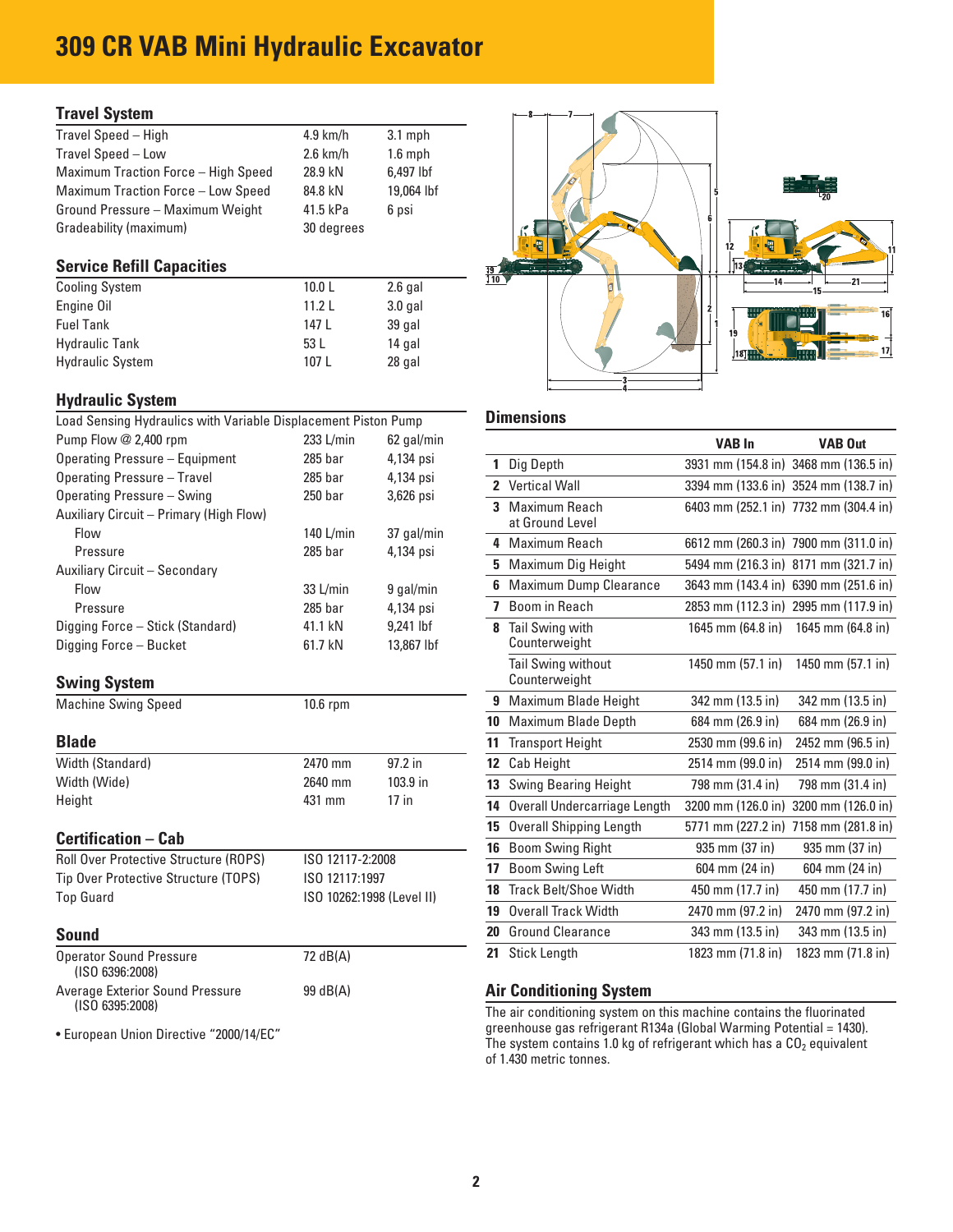|                  | 3 m (9.8 ft)<br>$4.5$ m $(14.8)$ ft) |            |                             |                    |                            | <b>Lift Point Radius (Maximum)</b> |                    |                     |                             |                    |                            |                        |
|------------------|--------------------------------------|------------|-----------------------------|--------------------|----------------------------|------------------------------------|--------------------|---------------------|-----------------------------|--------------------|----------------------------|------------------------|
|                  |                                      |            |                             | <b>Over Front</b>  |                            |                                    | <b>Over Front</b>  |                     | <b>Over Front</b>           |                    |                            |                        |
|                  | <b>Lift Point Height</b>             |            | <b>Blade</b><br><b>Down</b> | <b>Blade</b><br>Up | <b>Over</b><br><b>Side</b> | <b>Blade</b><br>Down               | <b>Blade</b><br>Up | <b>Over</b><br>Side | <b>Blade</b><br><b>Down</b> | <b>Blade</b><br>Up | <b>Over</b><br><b>Side</b> | m<br>(f <sup>t</sup> ) |
| 4.5 <sub>m</sub> | VAB Out                              | kg<br>(1b) |                             |                    |                            | 2480<br>(5, 467)                   | 2480<br>(5, 467)   | 2043<br>(4,504)     | 1418<br>(3, 126)            | 1418<br>(3, 126)   | 1151<br>(2,538)            | 6.23<br>(20.5)         |
| (14.8 ft)        | VAB In                               | kg<br>(1b) |                             |                    |                            |                                    |                    |                     | 1324<br>(2,919)             | 1324<br>(2, 919)   | 1324<br>(2,919)            | 4.65<br>(15.3)         |
| 3 <sub>m</sub>   | VAB Out                              | kg<br>(1b) |                             |                    |                            | 2800<br>(6, 173)                   | 2800<br>(6, 173)   | 1927<br>(4,248)     | 1307<br>(2,881)             | 1307<br>(2,881)    | 967<br>(2, 132)            | 6.85<br>(22.5)         |
| (9.8 ft)         | VAB In                               | kg<br>(1b) |                             |                    |                            | 1769<br>(3,900)                    | 1769<br>(3,900)    | 1769<br>(3,900)     | 1276<br>(2,813)             | 1276<br>(2,813)    | 1276<br>(2,813)            | 5.50<br>(18.0)         |
| 1.5m             | VAB Out                              | kg<br>(1b) |                             |                    |                            |                                    |                    |                     | 1313<br>(2,895)             | 1313<br>(2,895)    | 910<br>(2,006)             | 7.04<br>(23.1)         |
| $(4.9$ ft)       | VAB In                               | kg<br>(lb) | 4242<br>(9,352)             | 4242<br>(9,352)    | 4242<br>(9,352)            | 2445<br>(5,390)                    | 2445<br>(5, 390)   | 1958<br>(4, 317)    | 1419<br>(3, 128)            | 1419<br>(3, 128)   | 1419<br>(3, 128)           | 5.74<br>(18.8)         |
| 0 <sub>m</sub>   | VAB Out                              | kg<br>(1b) |                             |                    |                            | 2795<br>(6, 162)                   | 2193<br>(4,835)    | 1702<br>(3,752)     | 1220<br>(2,690)             | 1220<br>(2,690)    | 944<br>(2,081)             | 6.84<br>(22.4)         |
| (0 ft)           | VAB In                               | kg<br>(Ib) | 5720<br>(12,610)            | 4538<br>(10,005)   | 3373<br>(7, 436)           | 3023<br>(6,665)                    | 2335<br>(5, 148)   | 1834<br>(4,043)     | 1849<br>(4,076)             | 1849<br>(4,076)    | 1369<br>(3,018)            | 5.48<br>(18.0)         |

# **Lift Capacities – Maximum Configuration\***†

\*Maximum Weight includes steel tracks with rubber pads, counterweight, operator, full fuel tank, standard stick, blade and no bucket.

†The 309 CR VAB lift capacity specifications are based on a machine configured with a Long (L) Undercarriage. For lift capacity specifications representing a 309 CR VAB with a Standard Undercarriage, please refer to the 308 CR information.